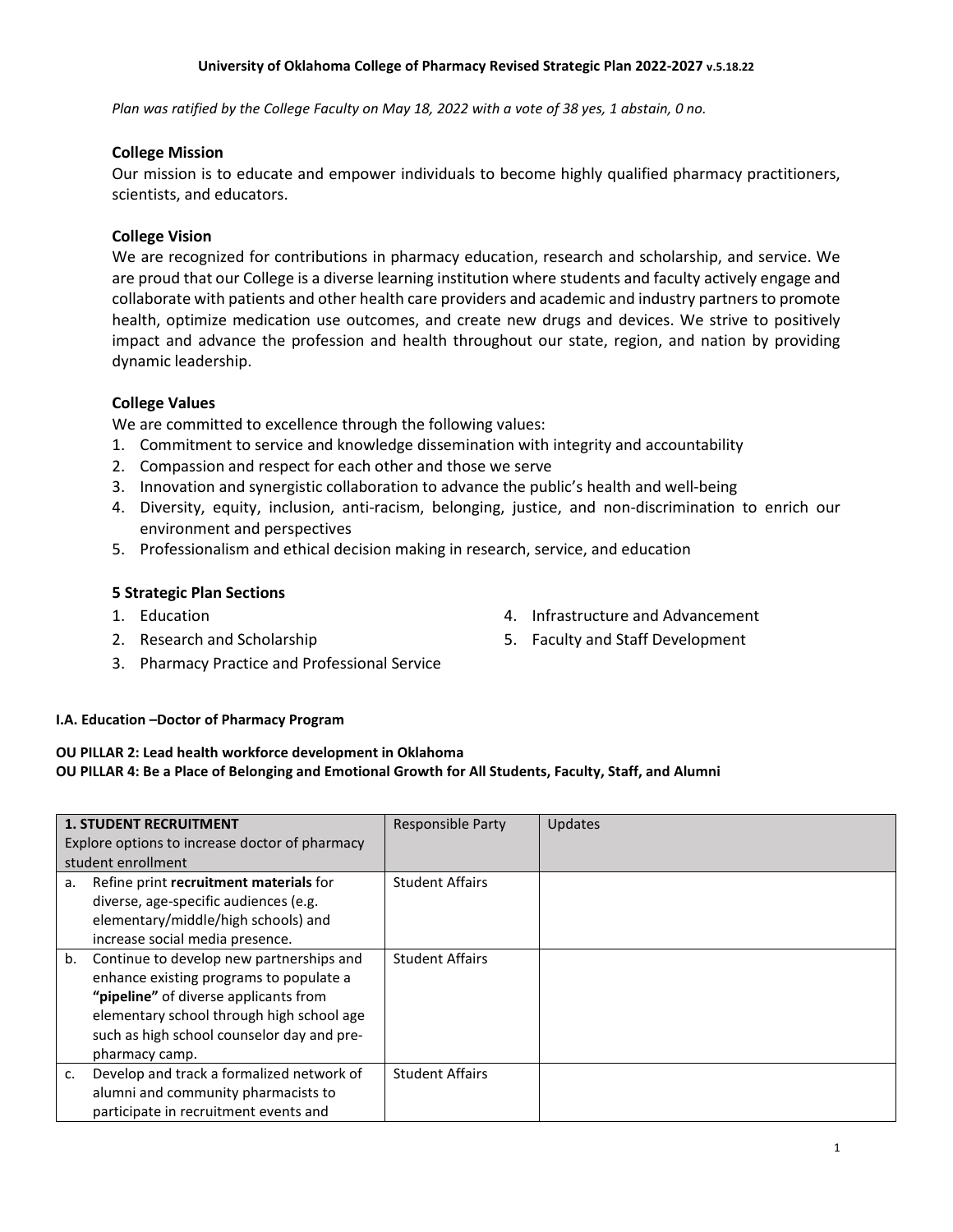|    | mentoring/shadowing opportunities, such as   |                        |  |
|----|----------------------------------------------|------------------------|--|
|    | alumni ambassadors.                          |                        |  |
| d. | Continue and enhance periodic on-campus      | <b>Student Affairs</b> |  |
|    | recruitment events such as admissions        |                        |  |
|    | workshops, open houses, and advisor          |                        |  |
|    | workshops, recognizing that campus visits    |                        |  |
|    | provide the most effective recruiting.       |                        |  |
| e. | Strengthen connections with both college     | <b>Student Affairs</b> |  |
|    | advisors and high school counselors and      |                        |  |
|    | continue to develop connections with all     |                        |  |
|    | pre-pharmacy/pre-health/science honor        |                        |  |
|    | clubs at all Oklahoma colleges/universities. |                        |  |
|    | Continue and enhance programs to assist      | <b>Student Affairs</b> |  |
|    | with admitted student retention for          |                        |  |
|    | matriculation (e.g., admitted student day,   |                        |  |
|    | Class Facebook pages).                       |                        |  |

|                | 2. CURRICULAR ASSESSMENT                      | <b>Responsible Party</b> | Updates |
|----------------|-----------------------------------------------|--------------------------|---------|
|                | Continue to assess, tag, map, & review the    |                          |         |
|                | curriculum and co-curriculum                  |                          |         |
| a.             | Tag grading rubrics used throughout the       | Assessment Dean,         |         |
|                | curriculum in D2L to 4 college tags:          | Senior biostatistician   |         |
|                | objective, Bloom's Taxonomy, CAPE sub-        |                          |         |
|                | domain, and ACPE Appendix 1. Use the          |                          |         |
|                | results for regular curriculum review to      |                          |         |
|                | ensure compliance & quality. Share annual     |                          |         |
|                | tagging reports with faculty to help them     |                          |         |
|                | evaluate their tagging efforts.               |                          |         |
| b.             | Offer students skills-based and co-curricular | Director of              |         |
|                | report cards or dashboard through Test        | Experiential             |         |
|                | Tracker or the electronic portfolio system    | Education                |         |
|                | for students (e.g., communication, problem    |                          |         |
|                | solving, leadership, professionalism, patient | <b>Assessment Dean</b>   |         |
|                | care process, Interprofessional Education) to |                          |         |
|                | allow students to identify areas of           |                          |         |
|                | improvement, especially for NAPLEX            |                          |         |
|                | preparation.                                  |                          |         |
| c.             | Teach students and faculty how to best use    | Assessment Dean,         |         |
|                | report cards to improve learning and          | Senior biostatistician   |         |
|                | performance and identify barriers to use.     |                          |         |
| $\mathsf{d}$ . | Outline a co-curricular process to help       | <b>Assessment Dean</b>   |         |
|                | students more intentionally select activities |                          |         |
|                | that enrich their personal and professional   |                          |         |
|                | development                                   |                          |         |
| e.             | Explore the number and placement of           | Assessment Dean,         |         |
|                | integrated exam(s). Revise the test bank      | Faculty                  |         |
|                | for integrated exams. Communicate             |                          |         |
|                | goals, intent, and purpose of these           |                          |         |
|                | exams to the students.                        |                          |         |
| f.             | Explore the use, number and placement         |                          |         |
|                | of performance based assessments such         |                          |         |
|                | as OSCEs.                                     |                          |         |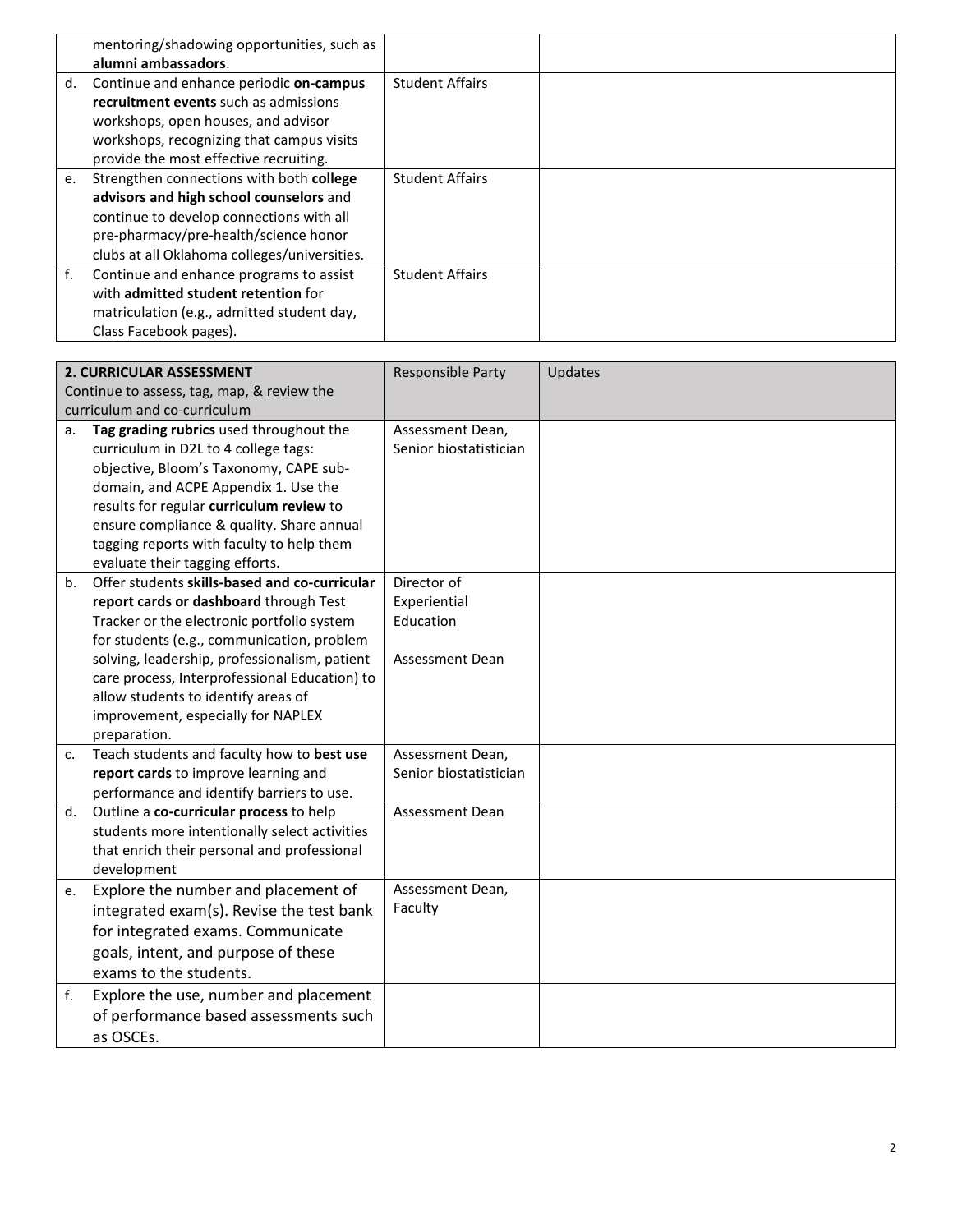|                                                | <b>3. STUDENT SUCCESS AND PRACTICE READINESS</b>                                        | <b>Responsible Party</b>  | Updates |
|------------------------------------------------|-----------------------------------------------------------------------------------------|---------------------------|---------|
|                                                | Assess students' readiness to enter Advanced                                            |                           |         |
|                                                | Pharmacy Practice Experiences, provide direct                                           |                           |         |
|                                                | patient care in a variety of settings, and                                              |                           |         |
| contribute as a member in an interprofessional |                                                                                         |                           |         |
|                                                | collaborative patient care team                                                         |                           |         |
| a.                                             | Deliver and assess evidence-based diversity,                                            | <b>Academic Affairs</b>   |         |
|                                                | equity, and inclusion training/education,                                               | Dean                      |         |
|                                                | including emotional and professional                                                    |                           |         |
|                                                | growth, for students to ensure an                                                       | Assessment Dean           |         |
|                                                | environment of respect, dignity, and                                                    | Professional Program      |         |
|                                                | understanding.                                                                          | Dean                      |         |
|                                                |                                                                                         |                           |         |
| b.                                             | Identify desired professional and                                                       | <b>Academic Affairs</b>   |         |
|                                                | interprofessional outcomes                                                              | Dean                      |         |
|                                                | (benchmarks or milestones) to be                                                        |                           |         |
|                                                | achieved by the end of each curricular                                                  | <b>Assessment Dean</b>    |         |
|                                                | year in accordance with accreditation                                                   |                           |         |
|                                                |                                                                                         | Professional Program      |         |
|                                                | standards and with transparency                                                         | Dean                      |         |
|                                                | regarding activities, assessments,                                                      |                           |         |
|                                                | tracking methods and expectations.                                                      |                           |         |
| c.                                             | Implement and migrate the experiential                                                  | Director of               |         |
|                                                | portfolio to the electronic portfolio system<br>"CORE" and evaluate outcomes as well as | Experiential<br>Education |         |
|                                                | evaluate CORE module for co-curriculum                                                  |                           |         |
|                                                | management utility.                                                                     |                           |         |
|                                                |                                                                                         | <b>Academic Affairs</b>   |         |
|                                                |                                                                                         | Dean                      |         |
|                                                |                                                                                         | Assessment Dean           |         |
|                                                |                                                                                         |                           |         |
|                                                |                                                                                         | Professional Program      |         |
|                                                |                                                                                         | Dean                      |         |
|                                                |                                                                                         |                           |         |
| d.                                             | Evaluate existing interprofessional                                                     | Professional              |         |
|                                                | learning experiences, IPE, (especially in                                               | Program Dean              |         |
|                                                | the P2 year), explore the utility of                                                    |                           |         |
|                                                | campus synchronous and asynchronous                                                     |                           |         |
|                                                | IPE learning opportunities, and support                                                 |                           |         |
|                                                | the development of innovative,                                                          |                           |         |
|                                                | sustainable                                                                             |                           |         |
|                                                | interprofessional/interdisciplinary                                                     |                           |         |
|                                                | experiences to scaffold intentional                                                     |                           |         |
|                                                | process of IPE knowledge and skills                                                     |                           |         |
|                                                | across the curriculum.                                                                  |                           |         |
|                                                | e. Review the pharmacist patient care                                                   | <b>Academic Affairs</b>   |         |
|                                                | process (PPCP) stream, using curriculum                                                 | Dean                      |         |
|                                                | and assessment committee data, at                                                       |                           |         |
|                                                | least every 4 years throughout the                                                      | Assessment Dean           |         |
|                                                | curriculum to ensure systematic                                                         |                           |         |
|                                                | integration.                                                                            | Professional Program      |         |
|                                                |                                                                                         | Dean                      |         |
| f.                                             | Review and revise the College's Entrustable                                             | Director of               |         |
|                                                | Professional Activities (EPAs; units of work;                                           | Experiential              |         |
|                                                | assessed based on the level of                                                          | Education                 |         |
|                                                |                                                                                         |                           |         |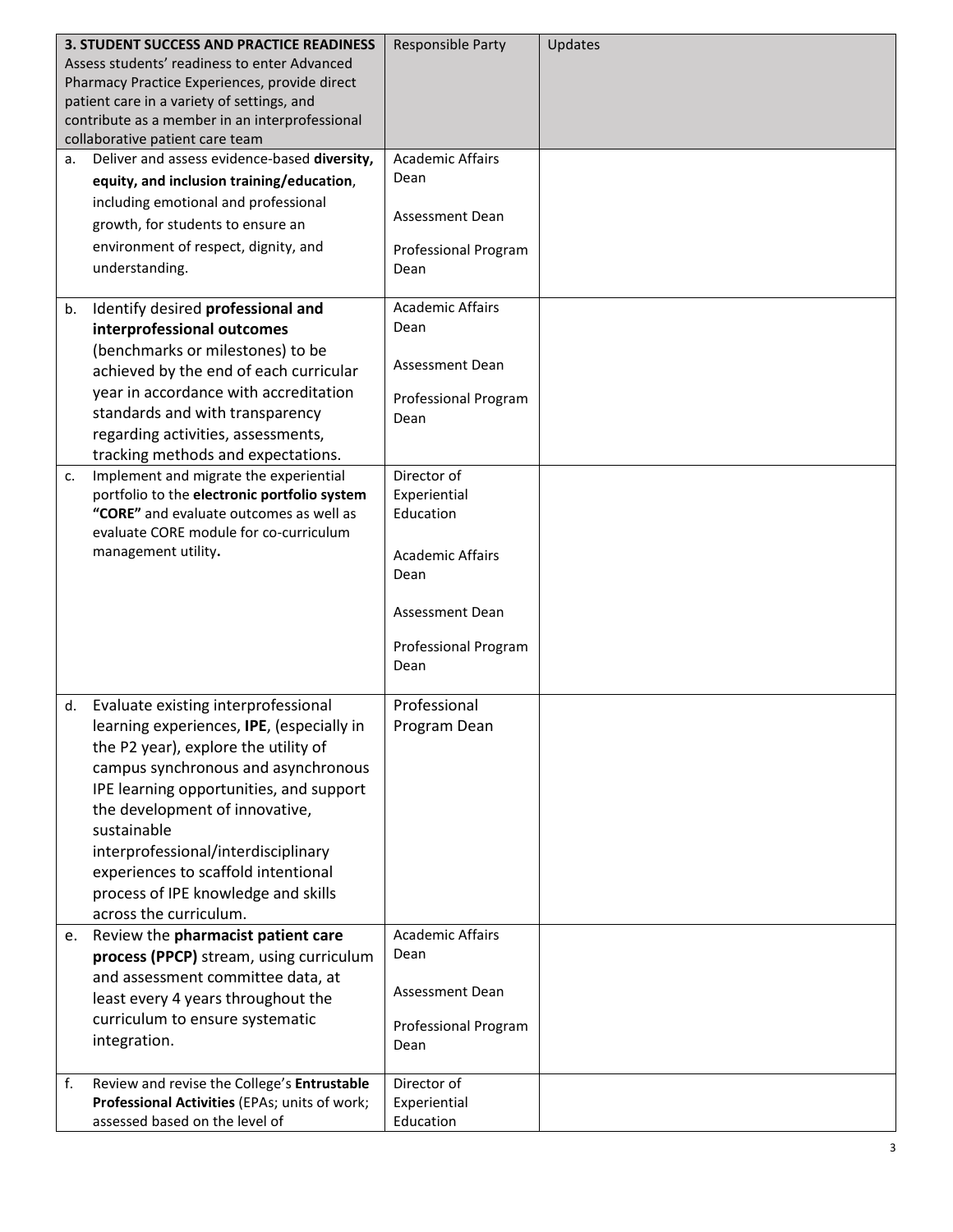|    | independence) within the experiential<br>curriculum using AACP's latest update to the<br>CAPE outcomes and EPAs.                                                                                                                                                                                                                                                                                                  | <b>Assessment Dean</b><br>Professional Program<br>Dean                                                                                |  |
|----|-------------------------------------------------------------------------------------------------------------------------------------------------------------------------------------------------------------------------------------------------------------------------------------------------------------------------------------------------------------------------------------------------------------------|---------------------------------------------------------------------------------------------------------------------------------------|--|
| g. | Achieve and sustain NAPLEX and MPJE first<br>time pass rates that place us in the top 10%<br>of all pharmacy programs. Also recommend<br>specific NAPLEX and MPJE preparation<br>programs for students to use and explore<br>creating a policy, using assessment data,<br>that outlines responsible individuals and the<br>process for remediation plans for students<br>at risk for failing the NAPLEX and MPJE. | Director of<br>Experiential<br>Education<br><b>Academic Affairs</b><br>Dean<br><b>Assessment Dean</b><br>Professional Program<br>Dean |  |
| h. | Continue to support student professional<br>development in CAPE Domain 4 areas (self-<br>awareness, leadership, innovation, &<br>professionalism)                                                                                                                                                                                                                                                                 | Academic / Student<br>Affairs Dean                                                                                                    |  |
| i. | Track Pharm D graduates' employment /<br>first position achieved post graduation                                                                                                                                                                                                                                                                                                                                  | Assessment Dean<br><b>Biostatistician</b><br><b>Student System</b><br>Coordinator                                                     |  |
| j. | Maintain full accreditation of the<br>professional program by Accreditation<br>Council for Pharmacy Education (ACPE) (self-<br>study begins 2027)                                                                                                                                                                                                                                                                 | Assess Dean                                                                                                                           |  |

## **I.B. Education – Post-Graduate Programs**

|                                       | <b>1. POST-GRADUATE PURSUIT</b>                 | <b>Responsible Party</b> | <b>Updates</b> |
|---------------------------------------|-------------------------------------------------|--------------------------|----------------|
|                                       | Evaluate factors related to pursuit of and      |                          |                |
| acceptance to post graduate education |                                                 |                          |                |
|                                       | (residencies, fellowships, and graduate school) |                          |                |
| a.                                    | Achieve at least 20% of the graduating class    | Prof Prog Dean,          |                |
|                                       | securing post-graduate training (residency,     | Dir Grad Prog            |                |
|                                       |                                                 |                          |                |
|                                       | fellowship, graduate degrees).                  |                          |                |
| b.                                    | Develop and maintain identifiable processes     | Prof Prog Dean,          |                |
|                                       | to inform students of post-graduate             | Dir. Grad Prog           |                |
|                                       | opportunities, including activities and         |                          |                |
|                                       | methods to prospectively promote student        |                          |                |
|                                       | awareness and success in securing such          |                          |                |
|                                       | career pathways.                                |                          |                |
| c.                                    | Track student participation in research         | Dir Grad Prog            |                |
|                                       | (independent study or volunteer) in all         | Prof Prog Dean           |                |
|                                       | departments, ensure proper training, &          |                          |                |
|                                       | advertise faculty interests on web.             |                          |                |
| d.                                    | Track postdoctoral fellow's length of           | Dir. Grad Prog           |                |
|                                       | service (4 year cap), time to & place/title of  | Research Dean            |                |
|                                       | first position, type of position (academia,     |                          |                |
|                                       | industry, government), # publications, #        |                          |                |
|                                       | awards, # grants written/awarded, #             |                          |                |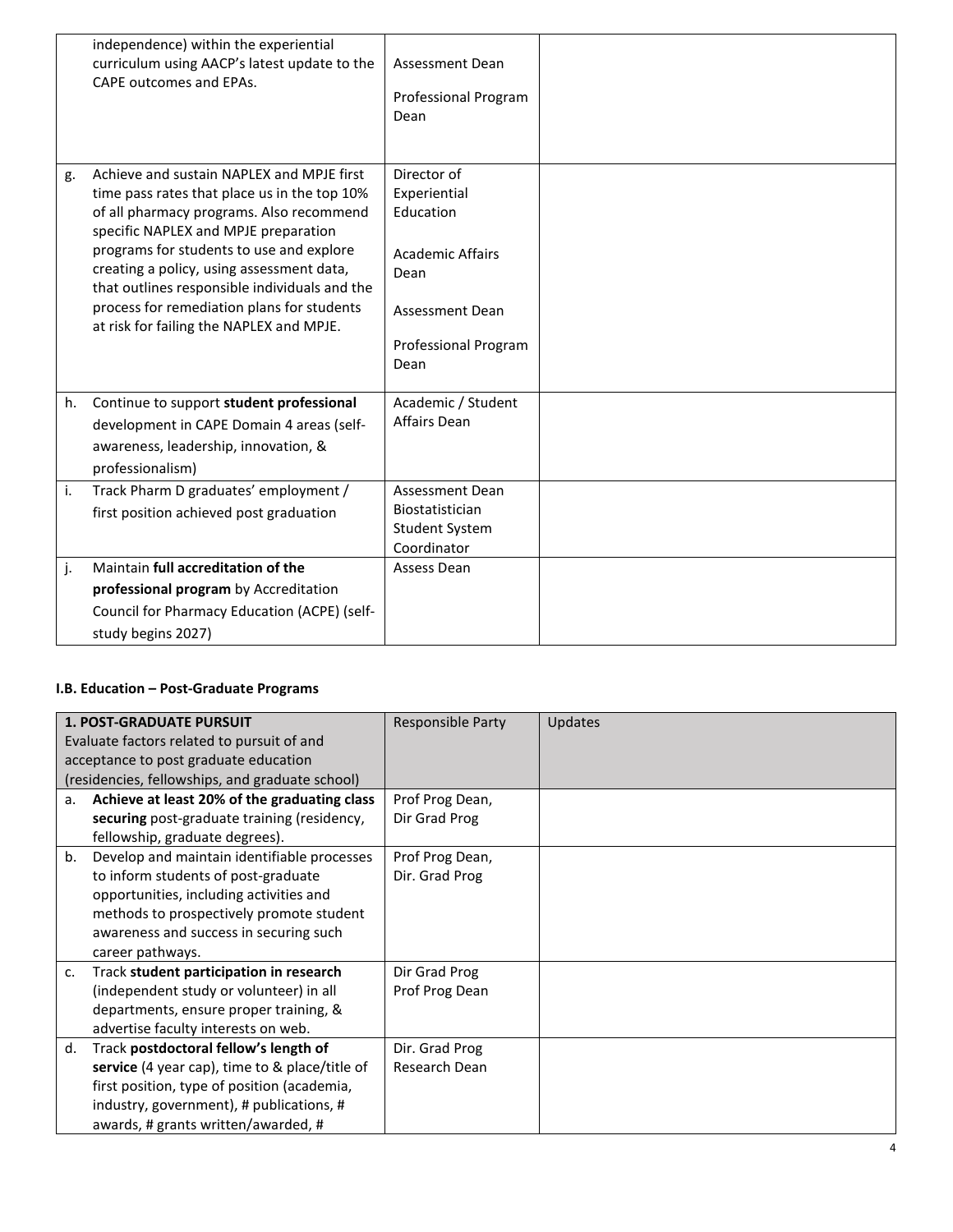| lectures or presentations given,          |  |  |
|-------------------------------------------|--|--|
| participation in Preparing Future Faculty |  |  |
| (PFF), and other additional training.     |  |  |

| <b>2. RESIDENCY DEVELOPMENT</b><br>Promote residency and preceptor initiatives to<br>advance pharmacy practice, research, and<br>education in the state |                                                                                                                                                                  | <b>Responsible Party</b> | <b>Updates</b> |
|---------------------------------------------------------------------------------------------------------------------------------------------------------|------------------------------------------------------------------------------------------------------------------------------------------------------------------|--------------------------|----------------|
| a.                                                                                                                                                      | Support strategic residency program<br>planning to achieve full ASHP accreditation<br>and foster appropriate growth/development<br>in quality, depth and breadth | Prof Prog Dean           |                |
| b.                                                                                                                                                      | Broaden preceptor development, resident                                                                                                                          | <b>Residency Review</b>  |                |
|                                                                                                                                                         | research, and resident teaching initiatives.                                                                                                                     | Committee, Assess        |                |
|                                                                                                                                                         |                                                                                                                                                                  | Dean                     |                |
| c.                                                                                                                                                      | Review residency programs to determine if<br>any should be added, deleted or modified.                                                                           | Prof Prog Dean           |                |
| d.                                                                                                                                                      | Maintain (or obtain) full accreditation of all<br>residency programs by American Society of<br>Health-Systems Pharmacists (ASHP)                                 | Prof Prog Dean           |                |

|                                                                                  | <b>3. GRADUATE PROGRAM EXPANSION</b><br>Expand the Graduate program by increasing the                                                                                                                                                        | <b>Responsible Party</b>                   | Updates |
|----------------------------------------------------------------------------------|----------------------------------------------------------------------------------------------------------------------------------------------------------------------------------------------------------------------------------------------|--------------------------------------------|---------|
| number of graduate faculty, students, and<br>postdoctoral fellows in the program |                                                                                                                                                                                                                                              |                                            |         |
| a.                                                                               | Orient all new graduate students (direct<br>admits) to the college and campus and<br>provide electronic access to orientation<br>materials for future reference.                                                                             | Dir. Grad Prog                             |         |
| b.                                                                               | Increase the visibility of our graduate<br>program to 1 <sup>st</sup> year GPIBS students and<br>PharmD students.                                                                                                                            | Dir. Grad Prog,<br><b>Graduate Faculty</b> |         |
| C.                                                                               | Track graduate student quality indicators<br>such as: graduation rates, time to<br>graduation, graduate student awards,<br>publications, graduate student career<br>placement, and number who completed<br>Preparing Future Faculty program. | Dir. Grad Prog<br>Assess Dean              |         |
| d.                                                                               | Identify summer internship opportunities in<br>FDA, CDC, PMC (Pharmacy Management<br>Consultants), and pharmaceutical/biotech<br>companies for graduate students and post-<br>doctoral fellows.                                              | Dir. Grad Prog                             |         |
| e.                                                                               | Identify additional sources of funding to<br>support graduate student training and to<br>offer training opportunities for professional<br>students in the Research Degree Option.                                                            | Dir. Grad. Prog.<br>Assoc. Dean Res.       |         |
| f.                                                                               | Encourage pursuit and submission of pre-<br>and post-doctoral fellowship application by<br>graduate students and postdoctoral fellows.                                                                                                       | Dir. Grad. Prog.<br>Assoc. Dean Res.       |         |
| g.                                                                               | Work with the Graduate College and the<br>Provost's office to enhance career and<br>professional development opportunities for<br>students.                                                                                                  | Dir. Grad. Prog.                           |         |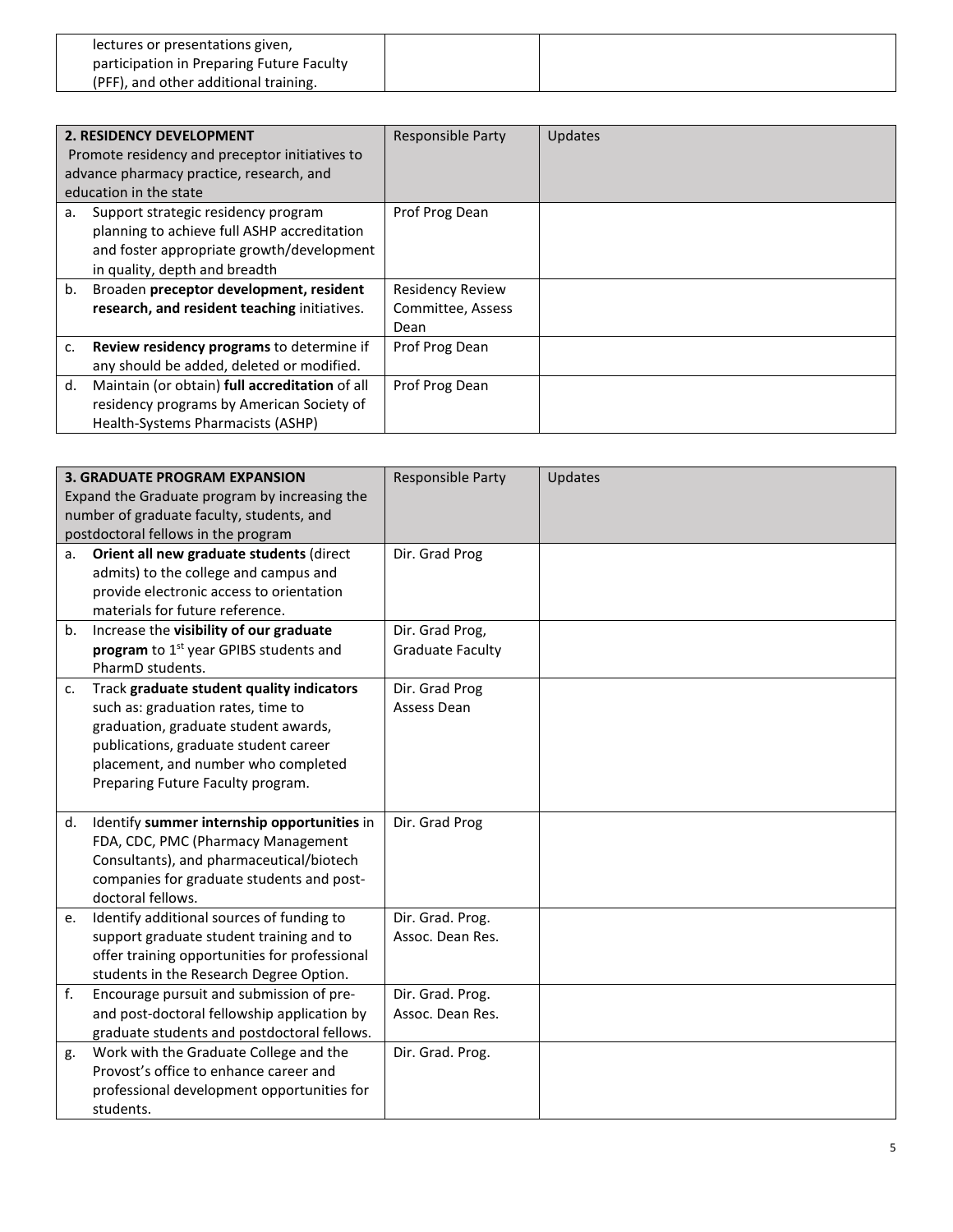## **II. Research and Scholarly Activity –**

## **OU PILLAR 1: Become a top-tier research-driven Academic Health Center**

**OU PILLAR 5: Drive economic growth through translation of research into commercial enterprises.**

|    | <b>1. FACULTY SCHOLARLY WORK</b>                                  | <b>Responsible Party</b>    |         | Updates                                             |
|----|-------------------------------------------------------------------|-----------------------------|---------|-----------------------------------------------------|
|    | Document faculty scholarly work products                          |                             |         |                                                     |
| a. | Document and track primary scholarly work                         | Faculty                     | $\circ$ | <b>Peer-reviewed publications</b>                   |
|    | contributions in Watermark Activity Insight                       |                             |         |                                                     |
|    | on an annual basis                                                | Communication               | $\circ$ | <b>Presentations (oral/poster)</b>                  |
|    |                                                                   | Specialist                  |         |                                                     |
|    |                                                                   | <b>Grants and Contracts</b> | $\circ$ | <b>Book chapters/Books</b>                          |
|    |                                                                   | Specialist                  | $\circ$ | <b>Grant/contract submissions</b>                   |
|    |                                                                   |                             |         |                                                     |
|    |                                                                   |                             | $\circ$ | <b>Intellectual property</b>                        |
|    |                                                                   |                             |         | Patents and Invention disclosures<br>$\Omega$       |
|    |                                                                   |                             |         |                                                     |
|    |                                                                   |                             | $\circ$ | <b>Clinical trials</b>                              |
|    |                                                                   |                             |         |                                                     |
| b. | Document and track secondary scholarly                            | Faculty                     |         |                                                     |
|    | work services in Watermark Activity Insight<br>on an annual basis | Department chairs           | $\circ$ | # Editorial Boards                                  |
|    |                                                                   |                             |         |                                                     |
|    |                                                                   | Biostatistician             | $\circ$ | #Study Section Service (Grant Reviewer)             |
|    |                                                                   |                             |         |                                                     |
|    |                                                                   |                             | $\circ$ | <b>#Manuscript reviews</b>                          |
|    |                                                                   |                             | $\circ$ | Guest editor/special journal issues                 |
|    |                                                                   |                             |         |                                                     |
|    |                                                                   |                             | $\circ$ | <b>Book/Book chapter editing</b>                    |
|    |                                                                   |                             |         |                                                     |
|    |                                                                   |                             | $\circ$ | <b>Consulting and Company board</b>                 |
|    |                                                                   |                             |         |                                                     |
| c. | Record impact of faculty scholarly                                | Faculty                     | $\circ$ | h-factor/G index (use appropriate discipline        |
|    | contributions                                                     |                             |         | database - Search for an author profile): Faculty   |
|    |                                                                   |                             |         | to add to Watermark Activity Insight profile        |
|    |                                                                   |                             | $\circ$ | Number of citations of published articles (use      |
|    |                                                                   |                             |         | appropriate discipline database): Average of all    |
|    |                                                                   |                             |         | faculty                                             |
|    |                                                                   |                             |         |                                                     |
|    |                                                                   |                             | $\circ$ | <b>Impact factor of journals published in</b>       |
|    |                                                                   |                             |         | (https://jcr.clarivate.com): Average of all faculty |

| <b>2. RESEARCH ENTERPRISE</b>                 |                                                                                         | <b>Responsible Party</b> | <b>Updates</b>   |
|-----------------------------------------------|-----------------------------------------------------------------------------------------|--------------------------|------------------|
| Grow our research enterprise, infrastructure, |                                                                                         |                          |                  |
| and culture.                                  |                                                                                         |                          |                  |
| a.                                            | Research intensive faculty will secure an<br>average of 25% faculty salary support from | Dept. chairs             | <b>Pharm Sci</b> |
|                                               | extramurally funded research grants.                                                    | Sr. Assoc Dean           | <b>PCAS</b>      |
|                                               |                                                                                         | Finance                  |                  |
| b.                                            | Identify and implement strategies to                                                    | Faculty                  |                  |
|                                               | increase protected time for faculty to<br>engage in research.                           | Dept. chairs             |                  |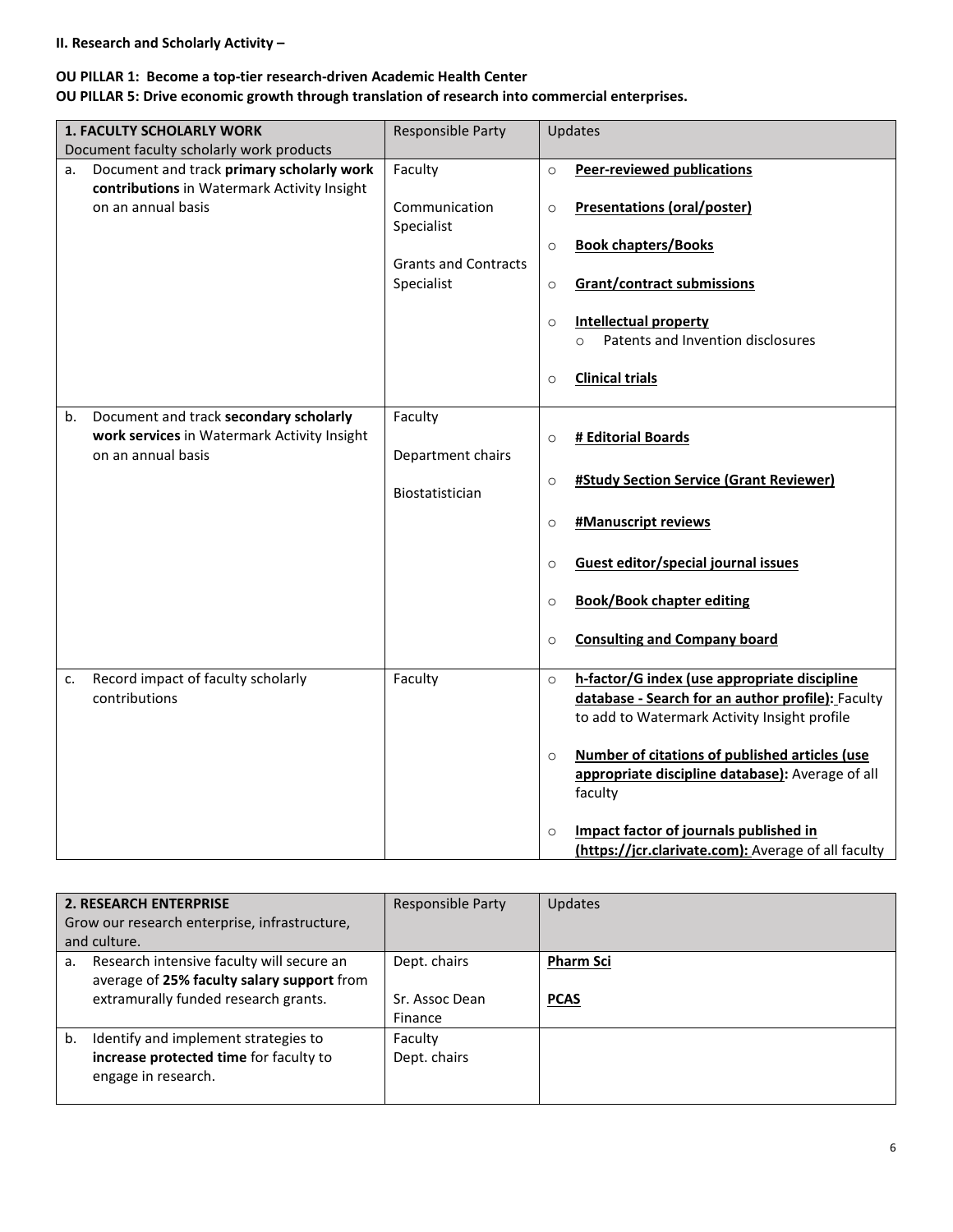| c. | Track the number of faculty that mentor<br>students in research and record participant<br>outcomes.                                                                                                                                                                                              | Dept. Chairs<br>Research Dean<br>Faculty                              | Number of faculty mentoring grad students<br>$\circ$<br>Number of faculty mentoring in NARCH:<br>$\circ$<br>Number of faculty mentoring in INBRE:<br>$\circ$<br>Number of faculty mentoring in SURE:<br>$\circ$<br>Number of faculty mentoring in CURE:<br>$\circ$<br>Number of faculty mentoring in OSCTR:<br>$\circ$<br>Number of faculty mentoring postdoc fellows<br>$\circ$<br>Number of faculty mentoring clinical residents:<br>$\circ$<br><b>Mentee/Participant outcomes</b><br>Articles published with mentee as an author:<br>$\circ$<br>Presentations by mentored students:<br>$\circ$<br>Grants/fellowships submitted by mentees:<br>$\circ$ |
|----|--------------------------------------------------------------------------------------------------------------------------------------------------------------------------------------------------------------------------------------------------------------------------------------------------|-----------------------------------------------------------------------|----------------------------------------------------------------------------------------------------------------------------------------------------------------------------------------------------------------------------------------------------------------------------------------------------------------------------------------------------------------------------------------------------------------------------------------------------------------------------------------------------------------------------------------------------------------------------------------------------------------------------------------------------------|
| d. | Increase inter and multidisciplinary<br>research collaborations within the college<br>and across campuses (e.g., targeted focus<br>groups, targeted faculty connections, brown<br>bags, online profiles).                                                                                        | Faculty<br>Research Dean                                              | Membership of faculty in research groups<br>$\circ$<br>(Diabetes center, Geroscience, and Cancer<br>center, etc.)<br><b>Targeted Faculty connections within college</b><br>$\circ$<br>(Interdisciplinary research)<br>Seed grant outcomes<br>$\circ$<br><b>Brown bag sessions</b><br>$\circ$<br>Online profiles:<br>$\circ$<br>Webpage updated with new formatted<br>1.<br>Biosketch based on activity insight.<br>http://profiles.ouhsc.edu/search/ Link to OUHSC<br>profiles page indicating faculty profiles based on NIH<br>program                                                                                                                  |
| e. | Increase the # of multidisciplinary<br>preproposals and proposals submitted and<br>awarded such as OSCTR initiatives, COBRE,<br>and multi-PI grants.                                                                                                                                             | Faculty<br>Research Dean<br><b>Grants and Contracts</b><br>Specialist | <b>OSCTR Initiatives:</b><br><b>COBRE Initiatives:</b><br><b>OUHSC/OSU COBRE</b><br><b>OUHSC/OU COBRE</b><br><b>OUHSC SCC COBRE</b><br><b>OUHSC Geroscience and Healthy Aging COBRE</b><br><b>Multi-PI Grants</b><br><b>Presbyterian Health Foundation Grant Submissions:</b>                                                                                                                                                                                                                                                                                                                                                                            |
| f. | Track faculty's use of research support and<br>its impact on research and grant<br>productivity (e.g., pre-award grants<br>preparation and submission, post award<br>grants administration, fiscal management,<br>contract negotiations, seed grant/bridge<br>money, and biostatistics service). | Research Dean                                                         | <b>Research support</b>                                                                                                                                                                                                                                                                                                                                                                                                                                                                                                                                                                                                                                  |
| g. | Increase the # of COP grants submitted and<br>funded by 25-50% for the next five years,<br>documenting annual progress to<br>stakeholders (e.g., AACP, National Advisory<br>Board).                                                                                                              | Faculty<br>Research Dean                                              |                                                                                                                                                                                                                                                                                                                                                                                                                                                                                                                                                                                                                                                          |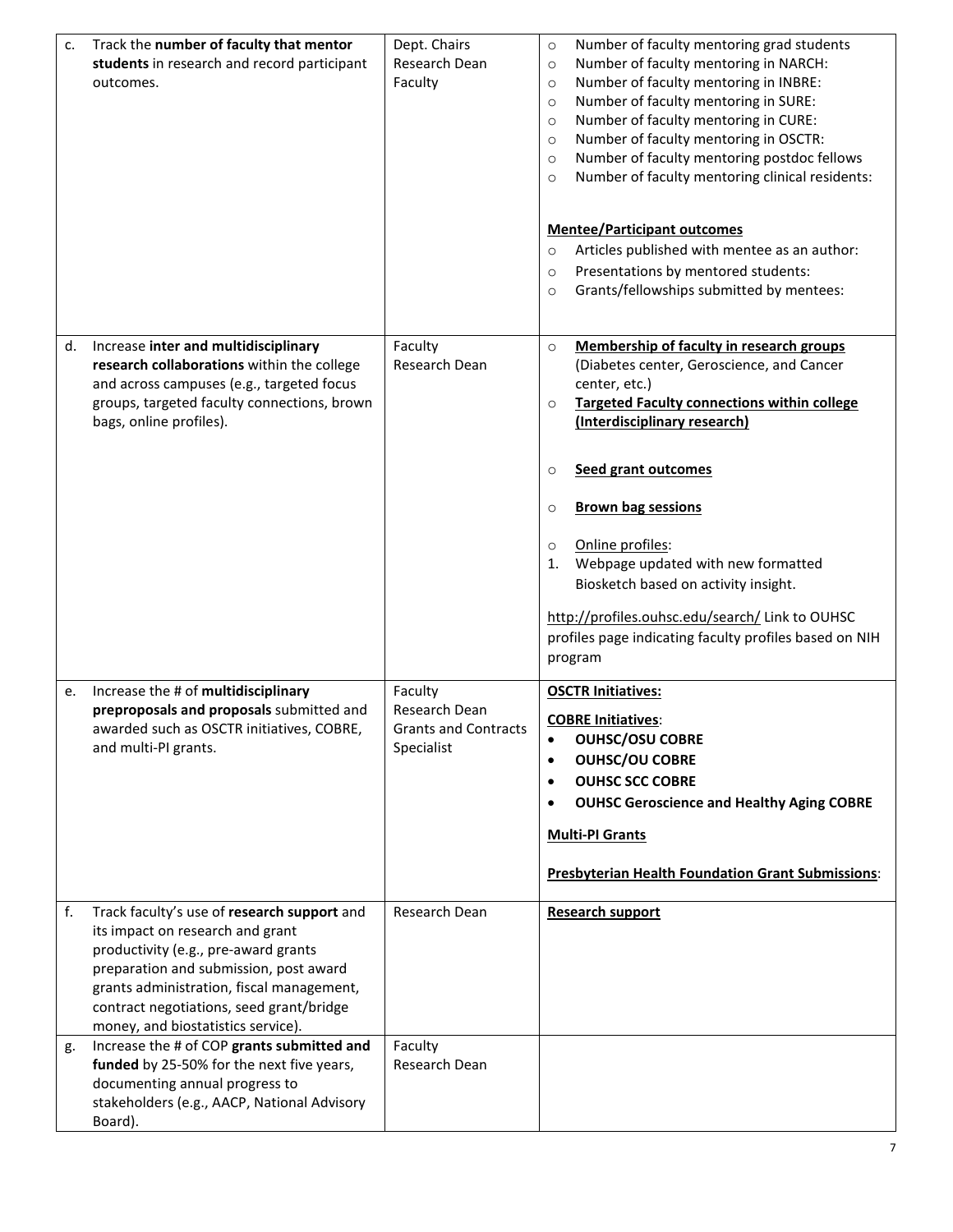|  | Support faculty research efforts by ensuring<br>sufficient and appropriate research space<br>and returning a % of indirect costs into an<br>account to be used for core facilities use or<br>equipment purchases. | Dept. chairs,<br>Sr. Assoc Dean Fin | \$/Sq Ft (direct or +indirect) |
|--|-------------------------------------------------------------------------------------------------------------------------------------------------------------------------------------------------------------------|-------------------------------------|--------------------------------|
|--|-------------------------------------------------------------------------------------------------------------------------------------------------------------------------------------------------------------------|-------------------------------------|--------------------------------|

## **III. Pharmacy Practice and Professional Services**

**OU PILLAR 3:** Improve Health Outcomes and Eliminate Health Disparities in Oklahoma

|                                  | <b>1. CLINICAL SERVICES</b>                    | <b>Responsible Party</b> | Updates |
|----------------------------------|------------------------------------------------|--------------------------|---------|
| Expand relationships and support |                                                |                          |         |
| a.                               | Secure an average of 20% CAS faculty salary    | Dept. chairs,            |         |
|                                  | support for total full-time faculty equivalent | Sr. Assoc Dean Fin       |         |
|                                  | (from sponsored programs, contracts, or        |                          |         |
|                                  | clinical service revenue).                     |                          |         |
| b.                               | Maintain, develop and advance relationships    | Dept. Chair/Vice         |         |
|                                  | within and external to the University of       | Chair,                   |         |
|                                  | <b>Oklahoma Health Sciences Center/OU</b>      | Sr. Assoc Dean Fin,      |         |
|                                  | Health, prioritizing areas of need for further | Prof Prog Dean           |         |
|                                  | clinical service development and               |                          |         |
|                                  | implementation of service opportunities        |                          |         |
|                                  | consistent with targeted OUHSC initiatives.    |                          |         |

# **III. Pharmacy Practice and Professional Services Continued**

| 2. OKLAHOMA CENTER FOR POISON AND DRUG<br><b>INFORMATION (OCPDI)</b><br>Further develop OCPDI |                                                                                                                                                                                                                                               | <b>Responsible Party</b>                                                                  | Updates |
|-----------------------------------------------------------------------------------------------|-----------------------------------------------------------------------------------------------------------------------------------------------------------------------------------------------------------------------------------------------|-------------------------------------------------------------------------------------------|---------|
| a.                                                                                            | Work with the University Hospitals Authority<br>and Trust and/or other entities to secure<br>stable funding sources for OCPDI.                                                                                                                | Sr. Associate Dean<br>Finance,<br>OCPDI Manager,<br><b>COP Administrative</b><br>Director |         |
| b.                                                                                            | Advance efforts to establish a clinical<br>toxicology service.                                                                                                                                                                                | <b>OCPDI Manager</b>                                                                      |         |
| c.                                                                                            | Maintain a current organizational chart that<br>reflects staff service roles and<br>responsibilities in the 4 areas of treatment<br>recommendations, poison prevention,<br>patient and health care professionals'<br>education, and research. | OCPDI Manager,<br>COP Admin Dir                                                           |         |
| d.                                                                                            | Expand in-house training of medical<br>professionals, including a long-term<br>commitment to Emergency Medicine<br>Graduate Education that is externally<br>supported.                                                                        | <b>OCPDI Manager</b>                                                                      |         |
| e.                                                                                            | Expand public outreach by training<br>pharmacy students to provide community<br>outreach and patient education to expanded<br>populations (geriatric, young adults, and<br>rural communities).                                                | <b>OCPDI Manager</b><br><b>OCPDI Educator</b>                                             |         |
| f.                                                                                            | Monitor drug abuse trends in the state to<br>provide authoritative education to medical<br>professionals and the public.                                                                                                                      | <b>OCPDI Manager</b><br><b>OCPDI Educator</b>                                             |         |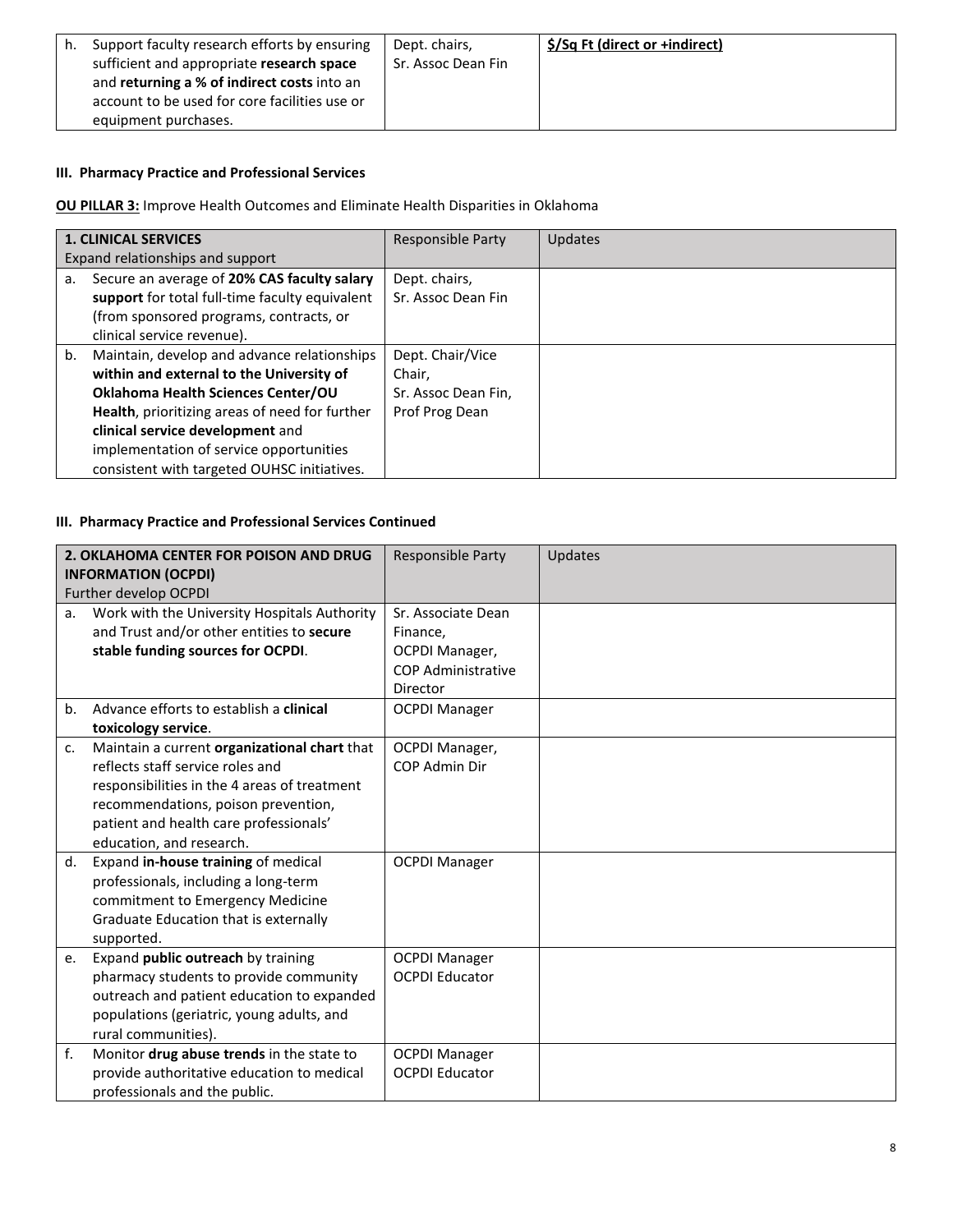| Develop a <b>transition plan</b> for Medical | OCPDI Manager, Sr. |  |
|----------------------------------------------|--------------------|--|
| Director.                                    | Assoc Dean Fin,    |  |
|                                              | Administrative     |  |
|                                              | Director           |  |

| <b>3. OU CLINIC PHARMACIES</b>                                                                                       | Responsible Party          | <b>Updates</b> |
|----------------------------------------------------------------------------------------------------------------------|----------------------------|----------------|
| Increase awareness of OU Clinic Pharmacies and                                                                       |                            |                |
| <b>Nuclear Pharmacies services</b>                                                                                   |                            |                |
| Increase patient awareness & utilization of<br>a.                                                                    | Sr. Assoc Dean Fin,        |                |
| the OU outpatient clinic pharmacy sites                                                                              | Dir Pharm Operat,          |                |
| (Tulsa) by establishing relationships with key                                                                       | <b>Pharm Business Oper</b> |                |
| hospital/clinical staff who can promote the                                                                          | Manager,                   |                |
| pharmacies to their patients.                                                                                        | <b>Pharmacy Mngrs</b>      |                |
| Protect the <b>ADAP program</b> (AIDS drugs<br>b.                                                                    | Sr. Assoc Dean Fin,        |                |
| acquisition program) for this campus.                                                                                | Dir Pharm Operat,          |                |
|                                                                                                                      | <b>Pharm Business Oper</b> |                |
| Note: With OUPCC (OU Pharm Care Center) transferring to                                                              | Manager,                   |                |
| OU Health, it will terminate the agreement as OSDH must put                                                          | <b>Pharmacy Mngrs</b>      |                |
| that out to bid. We are proposing to OSDH to keep the<br>contract with COP through other pharmacy operational sites. |                            |                |
| Help grow the remaining assets with the<br>c.                                                                        | Sr. Assoc Dean Fin,        |                |
| newly hired (2/2022) business development                                                                            | Dir Pharm Operat           |                |
| position.                                                                                                            | Sr. Assoc Dean Fin,        |                |
|                                                                                                                      | Dir Pharm Operat,          |                |
|                                                                                                                      | Pharm Business Oper        |                |
|                                                                                                                      | Manager                    |                |

|             | <b>4. NUCLEAR PHARMACY SERVICES</b>            | Responsible Party             | Updates |
|-------------|------------------------------------------------|-------------------------------|---------|
|             | Increase the number of hospitals utilizing PET |                               |         |
|             | products from the nuclear pharmacy             |                               |         |
|             |                                                |                               |         |
| a.          | Secure supply of PET radiopharmaceuticals,     | Sr. Associate Dean<br>Finance |         |
|             | such as FDG, NaF, Ga-68-PSMA, amyloid          |                               |         |
|             | plaque imaging agents and other new            |                               |         |
|             | radiotracers coming into the market.           | Chair, Nuc Pharm              |         |
|             |                                                | <b>Operations Group</b>       |         |
|             |                                                |                               |         |
|             |                                                | Dir, Nuc Pharm                |         |
| b.          | Acquire cyclotron and establish related        | Sr. Associate Dean            |         |
|             | radiochemistry capability for routine          | Finance                       |         |
|             | production and supply of F-18 labeled          |                               |         |
|             | imaging agents to Oklahoma City                | Chair, Nuc Pharm              |         |
|             | metropolitan area.                             | <b>Operations Group</b>       |         |
|             |                                                |                               |         |
| c.          | Maintain Oklahoma Pharmacy license             | Sr. Associate Dean            |         |
|             | concerning State and Federal compounding       | Finance                       |         |
|             | regulations with expected operational          |                               |         |
|             | changes with time.                             | Dir, Nuc Pharm                |         |
|             |                                                |                               |         |
| $d_{\cdot}$ | Obtain customer service feedback from          | Sr. Assoc Dean Fin            |         |
|             | those utilizing nuclear pharmacy services      |                               |         |
|             | and explore areas of customer need and         | Dir, Nuc Pharm                |         |
|             | their perceived strengths and weaknesses of    |                               |         |
|             | the services provided at least 2 times during  |                               |         |
|             | the 5 year period.                             |                               |         |
| e.          | Obtain cGMP designation for production of      | <b>Pharm Sciences Chair</b>   |         |
|             | radionuclide biomarkers and generation of      |                               |         |
|             | clinical doses.                                |                               |         |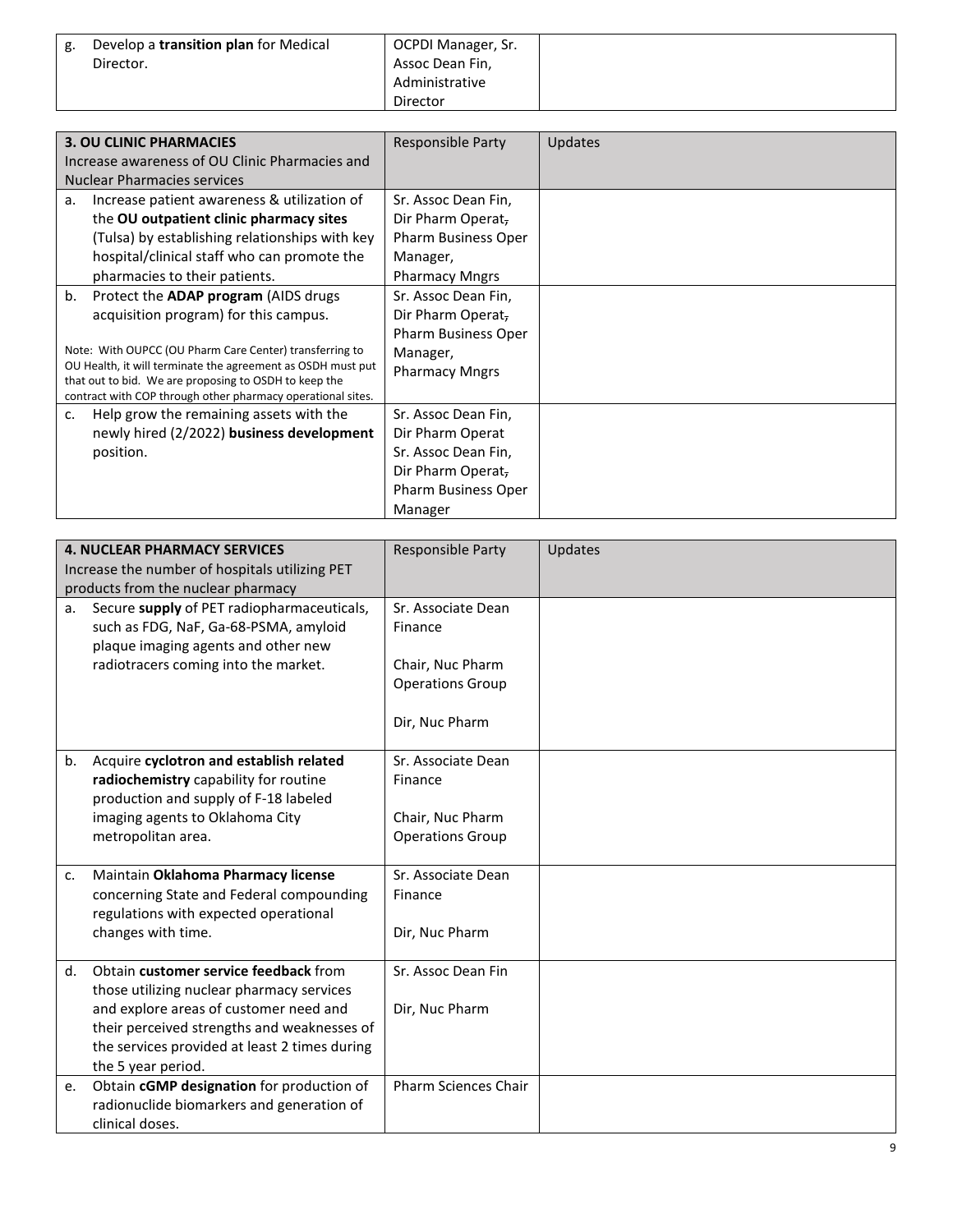|                                             | Sr. Associate Dean      |  |
|---------------------------------------------|-------------------------|--|
|                                             | Finance                 |  |
| Acquire imaging machines to strengthen      | Sr. Associate Dean      |  |
| preclinical Research Imaging Facility (RIF) | Finance                 |  |
| and thus facilitate in-house development of |                         |  |
| novel and translational                     | Director, Research      |  |
| radiopharmaceuticals.                       | Imaging Facility        |  |
|                                             |                         |  |
|                                             | Chair, Nuclear Pharm    |  |
|                                             | <b>Operations Group</b> |  |

|                                               | <b>5. PHARMACY MANAGEMENT CONSULTANTS</b>    | <b>Responsible Party</b> | Updates |  |
|-----------------------------------------------|----------------------------------------------|--------------------------|---------|--|
| <b>Expand Pharmacy Management Consultants</b> |                                              |                          |         |  |
| initiatives                                   |                                              |                          |         |  |
| a.                                            | Seek alternate payment models as well as     | Sr. Associate Dean       |         |  |
|                                               | RFPs and grant contracts/service             | Finance,                 |         |  |
|                                               | agreements from other state organizations,   | PMC Manager,             |         |  |
|                                               | Accountable Care Organizations and the       | Dir PMC Research         |         |  |
|                                               | Pharmaceutical Industry (e.g., services such |                          |         |  |
|                                               | as drug dispensing cost analyses and drug    |                          |         |  |
|                                               | adherence and readmission rate reduction     |                          |         |  |
|                                               | analyses) in order to expand the PMC         |                          |         |  |
|                                               | business beyond the OHCA contract.           |                          |         |  |
|                                               |                                              |                          |         |  |

## **IV. Infrastructure and Advancement**

#### **OU PILLAR 2: Lead health workforce development in Oklahoma**

#### **OU PILLAR 4: Become a Place of Belonging and Emotional Growth for All Students, Faculty, Staff, and Alumni**

|                             | <b>1. ADMINISTRATION AND INFRASTRUCTURE</b>  | Responsible Party         | Updates |
|-----------------------------|----------------------------------------------|---------------------------|---------|
| Maintain college operations |                                              |                           |         |
| a.                          | Maintain collaborations and agreements       | Sr. Associate Dean        |         |
|                             | with the university, campus administrators,  | Finance,                  |         |
|                             | and/or campus partners to sustain the        | Prof Program Dean         |         |
|                             | college's mission.                           |                           |         |
| b.                          | Maintain a College organizational structure  | <b>COP Administrative</b> |         |
|                             | that unifies the program, delineates defined | Director                  |         |
|                             | lines of responsibility and outlines         |                           |         |
|                             | assessable duties and maintain the most      |                           |         |
|                             | recent copy on the College website           |                           |         |
| c.                          | Maintain a policy and procedure manual       | <b>COP Administrative</b> |         |
|                             | that is available to all through the college | Director                  |         |
|                             | website (Associate Dean for Administration   |                           |         |
|                             | and Finance).                                |                           |         |
| d.                          | Ensure financial resources are sufficient to | Sr. Associate Dean        |         |
|                             | support existing and developing programs.    | Finance                   |         |

| 2. DEVELOPMENT AND PHILANTHROPY |                                            | Responsible Party | <b>Updates</b> |
|---------------------------------|--------------------------------------------|-------------------|----------------|
|                                 | Increase development and philanthropy      |                   |                |
| a.                              | Maintain the national advisory board at 15 | Dean              |                |
|                                 | active members who have diverse            |                   |                |
|                                 | backgrounds and geographic locations.      |                   |                |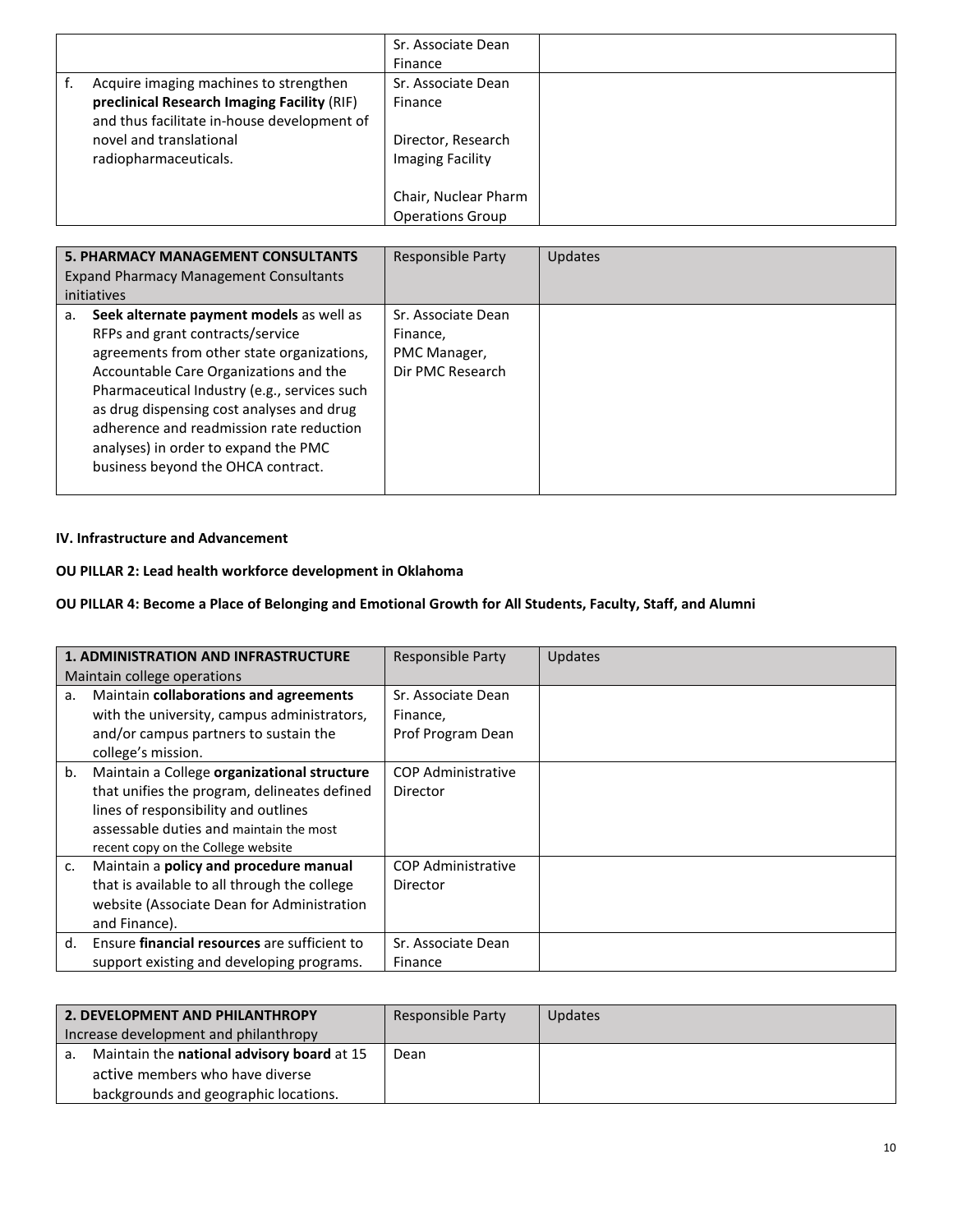| b. | Annually track major and annual giving and   | Director of |  |
|----|----------------------------------------------|-------------|--|
|    | planned gifts to the college and evaluate in | Development |  |
|    | 5 year increments.                           |             |  |
|    | Acknowledge all donors in a timely manner    | Director of |  |
|    | whether through OU Foundation and/or the     | Development |  |
|    | Dean's Office.                               |             |  |
| d. | Secure donations for the university match    | Director of |  |
|    | campaign for innovations and renovations of  | Development |  |
|    | facilities                                   |             |  |

|                                     | <b>3. COMMUNICATION</b>                        | <b>Responsible Party</b> | Updates |
|-------------------------------------|------------------------------------------------|--------------------------|---------|
| Increase communication with college |                                                |                          |         |
| stakeholders                        |                                                |                          |         |
| a.                                  | Continue highlighting faculty, staff, student, | Dean,                    |         |
|                                     | and alumni achievement and awards in the       | Communication            |         |
|                                     | annual College magazine, college and           | Specialist               |         |
|                                     | university website and social media as         |                          |         |
|                                     | needed.                                        |                          |         |
| b.                                  | Maintain and enhance college                   | Communication            |         |
|                                     | communication tools such as the College        | Specialist               |         |
|                                     | website, Alumni and Friends webpage, and       |                          |         |
|                                     | College Facebook page to meet user needs.      |                          |         |

| <b>4. OFFICE OF ALUMNI AFFAIRS</b><br>Maintain an <b>Office of Alumni Affairs</b> with staff<br>coordinator and faculty advisor |                                                                                                                                                                                     | <b>Responsible Party</b> | Updates |
|---------------------------------------------------------------------------------------------------------------------------------|-------------------------------------------------------------------------------------------------------------------------------------------------------------------------------------|--------------------------|---------|
| a <sub>z</sub>                                                                                                                  | <b>Track Alumni Association Board annual</b>                                                                                                                                        | Sr. Associate Dean       |         |
|                                                                                                                                 | outcomes (e.g., # events, attendees).                                                                                                                                               | Finance                  |         |
| b.                                                                                                                              | Continue to provide high quality continuing<br>educational sessions to assist pharmacists<br>with their CPD goals/plans and to fulfill<br>license requirements.                     | Office Alumni Affairs    |         |
| $C_{r}$                                                                                                                         | Review the <b>Alumni mission statement</b> once<br>a year with the Alumni Affairs Board.                                                                                            | Office Alumni Affairs    |         |
| d.                                                                                                                              | Explore ways to increase the number of<br>graduates who join the alumni association.                                                                                                | Office Alumni Affairs    |         |
| e.                                                                                                                              | Continue to expand the Adrenaline Run and<br>track the number of alumni, faculty, staff,<br>and students who participate in or volunteer<br>at the race, and the revenue generated. | Office Alumni Affairs    |         |

# **V. Faculty and Staff Development**

# **OU PILLAR 4: Become a Place of Belonging and Emotional Growth for All Students, Faculty, Staff, and Alumni**

# **V.A. Faculty Development**

| L1. FACULTY SUCCESS                           | Responsible Party | <b>Updates</b> |
|-----------------------------------------------|-------------------|----------------|
| To attract, hire, retain and promote diverse  |                   |                |
| faculty, we propose the following strategies. |                   |                |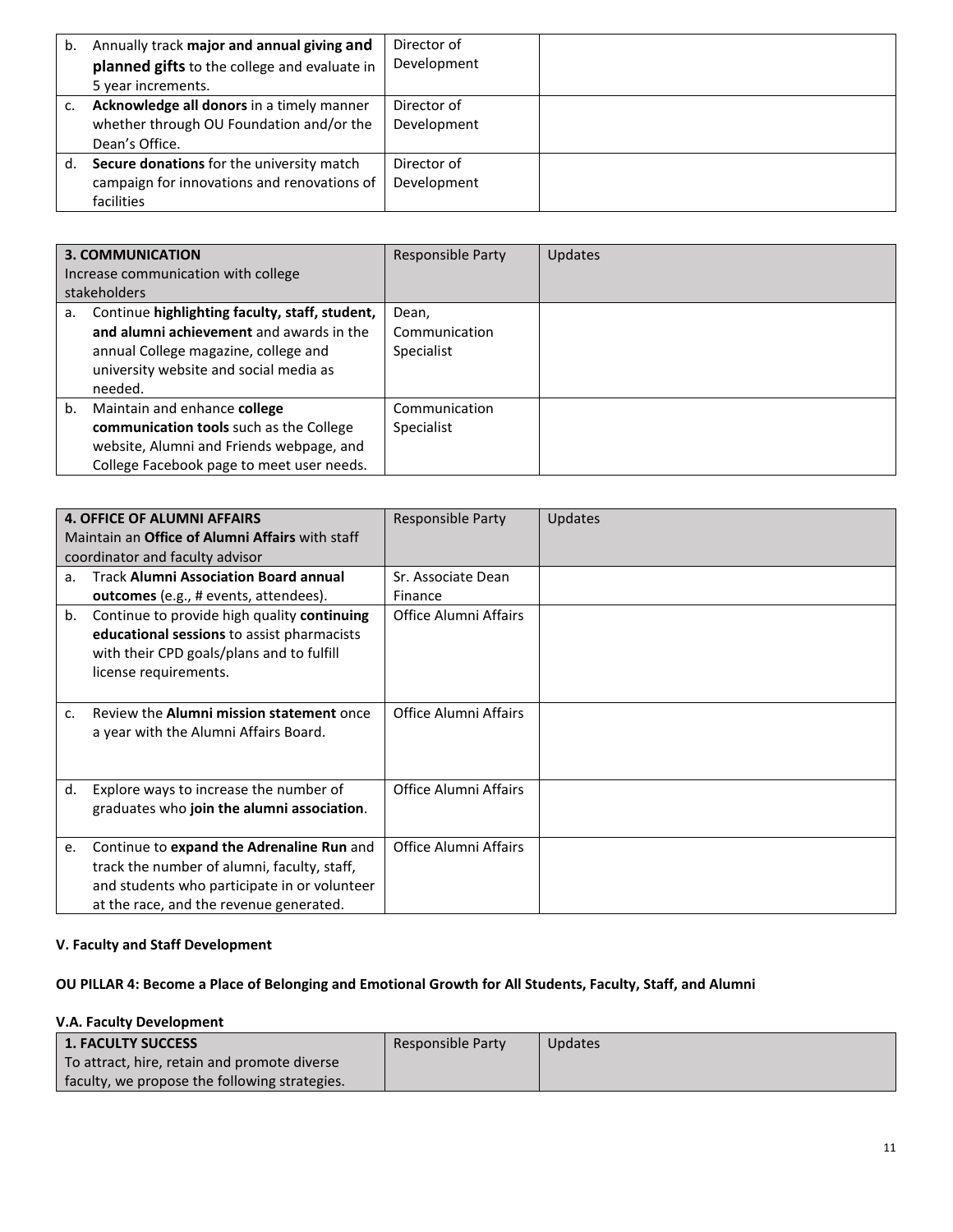| a.        | Ensure that all new faculty introductions                                                                           | COP HR & Payroll     | All formal introductions occur at quarterly faculty                                        |
|-----------|---------------------------------------------------------------------------------------------------------------------|----------------------|--------------------------------------------------------------------------------------------|
|           | occur within one week of start date in an                                                                           | Coordinator in       | meeting. Departmental general introductions occur                                          |
|           | email announcement (Name, title,                                                                                    | conjunction with     | in person or via email within 1 week.                                                      |
|           | department, start date).                                                                                            | Dept. chairs         |                                                                                            |
| b.        | Develop, implement and assess a college                                                                             | Dept. chairs, COP HR |                                                                                            |
|           | orientation program that may be accessed                                                                            | and payroll, Faculty |                                                                                            |
|           | year round, and that includes participation                                                                         |                      |                                                                                            |
|           | in university programs when they become                                                                             |                      |                                                                                            |
|           | available.                                                                                                          |                      |                                                                                            |
| Note:     |                                                                                                                     |                      |                                                                                            |
| $\bullet$ | New faculty, in consultation with chair, must complete<br>a checklist of topics to be covered and timeline to do so |                      |                                                                                            |
|           | within first 2 weeks.                                                                                               |                      |                                                                                            |
| ٠         | Faculty must complete the checklist and return it to                                                                |                      |                                                                                            |
|           | Chair                                                                                                               |                      |                                                                                            |
| c.        | Ensure that all early-career faculty members                                                                        | Dept. chairs         |                                                                                            |
|           | have at least 1-2 academic mentors as well                                                                          |                      |                                                                                            |
|           | as teaching and service mentors as needed.                                                                          |                      |                                                                                            |
| d.        | At the time of faculty annual reviews,                                                                              | Dept. chairs         |                                                                                            |
|           | conduct discussions with faculty about goals                                                                        |                      |                                                                                            |
|           | and expectations in each academic domain                                                                            |                      |                                                                                            |
|           | as well as assessment of their success in                                                                           |                      |                                                                                            |
|           | achieving those goals from the previous                                                                             |                      |                                                                                            |
|           | year. Also review Documentation of                                                                                  |                      |                                                                                            |
|           | teaching, research and service in                                                                                   |                      |                                                                                            |
|           | Watermark/Activity Insight.                                                                                         |                      |                                                                                            |
| e.        | Offer and maintain competitive salaries                                                                             | Dept. chairs, Dean   | # Faculty hired and salary relative to benchmark<br>$\circ$                                |
|           | (based on 50% AACP benchmark).                                                                                      |                      | # resignations/terminations<br>$\circ$                                                     |
| f.        | During annual review, document                                                                                      | Dept. chairs         | # faculty below benchmark<br>$\circ$<br># and name of institutional development<br>$\circ$ |
|           | participation in at least two faculty                                                                               |                      | activities attended                                                                        |
|           | development activities that advance their                                                                           |                      | # regional development activities attended<br>$\circ$                                      |
|           | professional knowledge and skills. These                                                                            |                      | # national/international development activities<br>$\circ$                                 |
|           | could include programming provided by                                                                               |                      | attended                                                                                   |
|           | institutional, regional or national                                                                                 |                      |                                                                                            |
|           | organizations.                                                                                                      |                      |                                                                                            |
| g.        | Continue to receive scheduled evaluation of                                                                         | Assessment Dean      |                                                                                            |
|           | teaching, active learning delivery, teaching                                                                        |                      |                                                                                            |
|           | materials, and feedback by Assessment                                                                               |                      |                                                                                            |
|           | Dean (utilizing additional evaluators as                                                                            |                      |                                                                                            |
|           | needed such as Department Chairs or course<br>coordinators) as scheduled (1 observation                             |                      |                                                                                            |
|           | every 2 years for Assistant Professors, 1                                                                           |                      |                                                                                            |
|           | observation every 3 years for Associate                                                                             |                      |                                                                                            |
|           | Professors, 1 every 4 years for Full                                                                                |                      |                                                                                            |
|           | Professors). Department Chairs review                                                                               |                      |                                                                                            |
|           | results, set goals with faculty during annual                                                                       |                      |                                                                                            |
|           | review and provide written                                                                                          |                      |                                                                                            |
|           | evaluation/confirmation of those goals.                                                                             |                      |                                                                                            |
| h.        | Encourage participation in campus and                                                                               | Dept. chairs         |                                                                                            |
|           | national service committees and programs                                                                            |                      |                                                                                            |
|           | and relevant professional society work.                                                                             |                      |                                                                                            |
|           | Note: Also track # faculty that                                                                                     |                      |                                                                                            |
|           | Chaired a national standing committee<br>$\circ$                                                                    |                      |                                                                                            |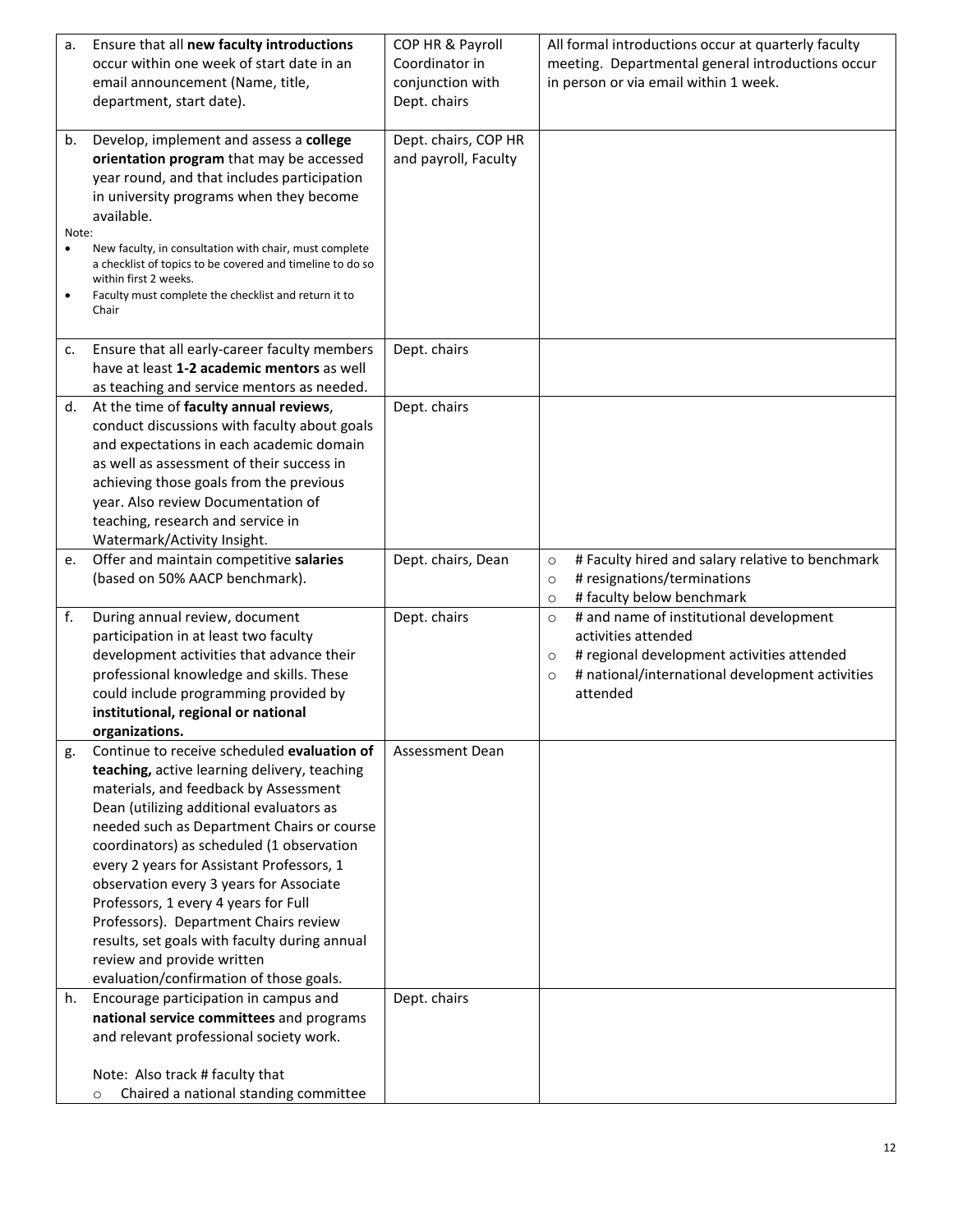| Held office in a national, regional or<br>$\circ$<br>state professional society<br>Serve on committees that write<br>$\circ$<br>questions for state and national board<br>exams |              |  |
|---------------------------------------------------------------------------------------------------------------------------------------------------------------------------------|--------------|--|
| Continue to nominate faculty for campus,<br>university, and national awards.<br>Note: Also track # faculty receiving                                                            | Dept. chairs |  |
|                                                                                                                                                                                 |              |  |
| Campus Awards<br>a.                                                                                                                                                             |              |  |
| <b>National Awards</b><br>b.                                                                                                                                                    |              |  |

# **V.B. Staff Development**

| <b>1. STAFF SUCCESS</b>                       |                                                  | Responsible Party        | Updates |
|-----------------------------------------------|--------------------------------------------------|--------------------------|---------|
| To attract, hire, retain and promote diverse  |                                                  |                          |         |
| staff, we propose the following strategies in |                                                  |                          |         |
|                                               | support of the college's mission.                |                          |         |
|                                               | a. Ensure that all new staff introductions occur | COP HR & Payroll         |         |
|                                               | within one week of start date in an email        | Coordinator in           |         |
|                                               | announcement (Name, title, department,           | conjunction with         |         |
|                                               | start date) and all staff hires related to the   | Dept. chairs             |         |
|                                               | academic program have formal                     |                          |         |
|                                               | introductions at quarterly faculty meeting.      |                          |         |
| b.                                            | During staff annual review, supervisors will     | Sr. Associate Dean       |         |
|                                               | assess job satisfaction and inform college       | Finance, Supervisors     |         |
|                                               | administration for the purposes of driving       |                          |         |
|                                               | retention strategies.                            |                          |         |
|                                               | Document suggestions and development             |                          |         |
|                                               | activities requested:                            |                          |         |
| $\circ$                                       | Provide opportunities for team                   |                          |         |
|                                               | building/bonding activities                      |                          |         |
| $\circ$                                       | Evaluate staff needs and satisfaction.           |                          |         |
| $\circ$                                       | Provide and/or identify staff development        |                          |         |
|                                               | activities inclusive of all our various staff    |                          |         |
|                                               | roles.                                           |                          |         |
|                                               |                                                  |                          |         |
|                                               |                                                  |                          |         |
|                                               |                                                  |                          |         |
|                                               |                                                  |                          |         |
| c.                                            | Delineate administrative staff's roles and       | <b>COP Administratin</b> |         |
|                                               | responsibilities and identify, document, &       | <b>Director</b>          |         |
|                                               | train at least 1 back-up support person to       |                          |         |
|                                               | the extent possible. Maintain master list of     |                          |         |
|                                               | back-up support personnel.                       |                          |         |
|                                               | d. Offer and maintain competitive salaries       | Supervisors, Business    |         |
| Note:                                         |                                                  | Office                   |         |
|                                               | Outcomes measured:                               |                          |         |
| $\circ$                                       | # staff hired and salary relative to             |                          |         |
|                                               | benchmark                                        |                          |         |
| O                                             | # resignations/terminations                      |                          |         |
| e.                                            | Continue to nominate staff for campus,           | Dept. chairs             |         |
|                                               | university, and national awards.                 |                          |         |
| Note:                                         |                                                  |                          |         |
| $\circ$                                       | Campus - Employee of the Month, Marcia           |                          |         |
|                                               | <b>Bennett Mentoring Award</b>                   |                          |         |
| $\circ$                                       | University - Regents Superior Staff              |                          |         |